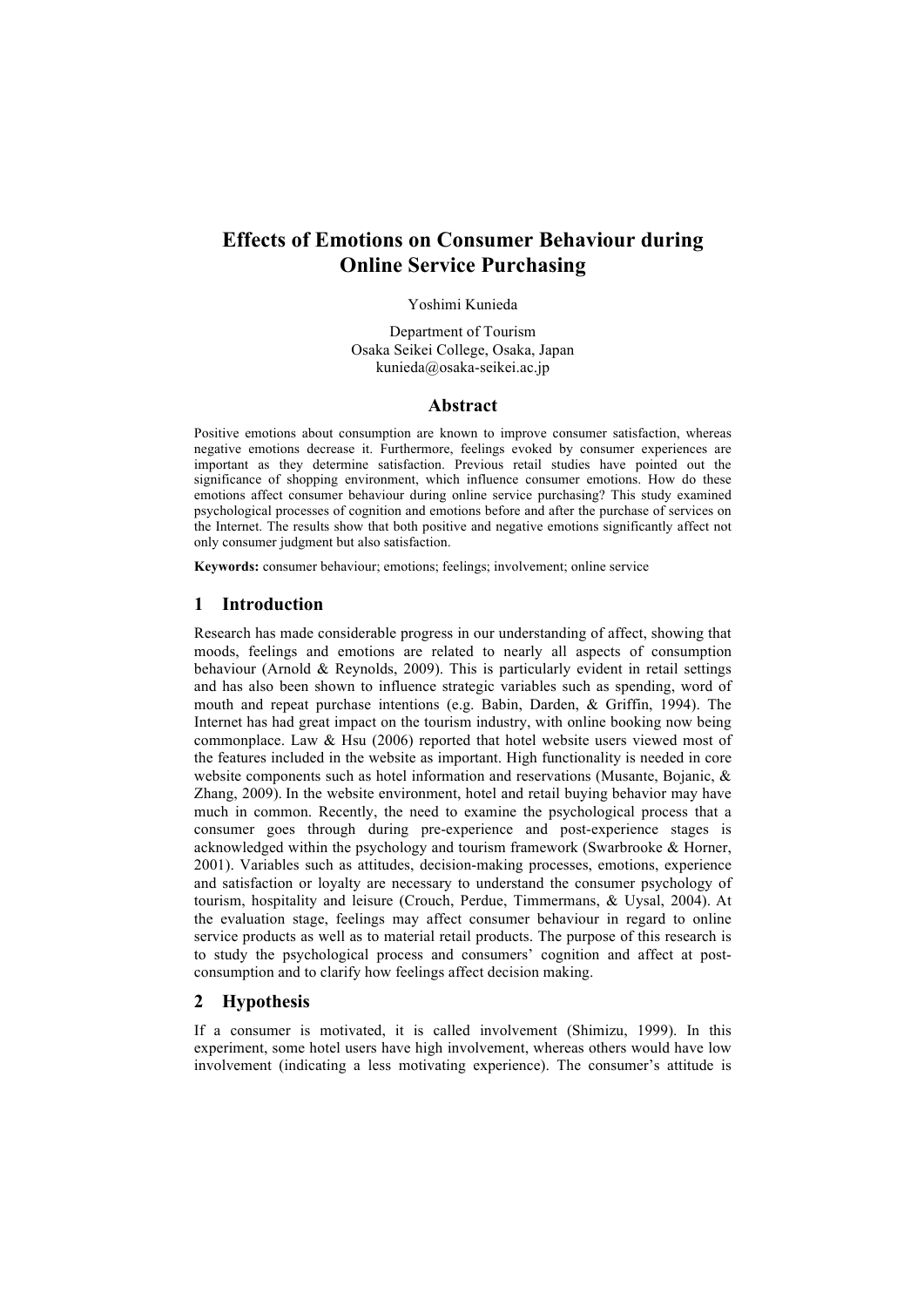determined by whether he or she has motivation to process the information. Until the consumer takes action, the inference process is constructed when the consumer evaluates the quality. If there are insufficient internal cues or if it is too costly to collect these cues, the consumer tends to rely on external cues (Yamamoto, 1992). In this research, external cues considered are building façade, hotel brands, price and word of mouth, whereas internal cues are site location, contents of meals, past experience and employee service. On this basis, the following hypotheses are advanced:

H1: Post-purchase, total website viewing time influences high- and low-involvement consumers' feelings.

H2: Post-purchase, positive feelings are evoked in the high-involvement consumers, and negative emotion in the low-involvement consumers.

H3: Positive feelings evoked after purchasing service products online elicit higher satisfaction.

# **3 Methodology**

In March 2012, a virtual hotel reservation website was constructed in the 'SEN' experimental site developed by Professor S. Yamamoto and Associate Professor Y. Hamuro, Kwansei Gakuin University Graduate School, Japan. The participants were divided into two groups (TR1,  $n = 763$ ; TR2,  $n = 760$ ) comprising working men (TR1: 30s, 159; 40s, 171; 50s, 218; TR2: 30s, 160; 40s, 192; 50s, 230) and women (TR1: 30s, 83; 40s, 81; 50s, 51; TR2: 30s, 67; 40s, 59; 50s, 52). First, a structured questionnaire, with a 5-point Likert scale, concerning cognition of travel and hotel was provided to the participants. Second, eight resort hotels in Okinawa were presented on the SEN website. Participants were asked to select four desirable hotels on the basis of the brand and photographs of the building and then were asked to choose the best among the four after comparing each hotel's page on the websites. Third, after a making a reservation, participants were asked to rate how they felt on the following scales: (a) 'Uneasy' to 'Safe'; (b) 'Annoyed' to 'Pleased'; (c) 'Unpleasant' to 'Pleasant'; (d) 'Disappointed' to 'Content'; (e) 'Unhappy' to 'Happy'; (f) 'Bored' to 'Excited'; (g) 'Humiliated' to 'Dignified; (h) 'Dissatisfied' to 'Satisfied'. For measuring the subjective emotional experience, the Likert method was adopted from psychological scales. Next, the participants made a reservation in a city hotel and then rated their feelings in the same way.

# **4 Results**

For resort hotels, 'Happy' (3.75) and 'Pleasant' (3.65) feelings had a higher score of mean value. 'Content' (3.69) was highest for city hotels, with 'Safety' (3.64) second. There were positive feelings evoked for both resort and city hotels. As indicated in Table 1, in the correlation with satisfaction, 'Happy' for resort and 'Content' for city were strongly related with satisfaction.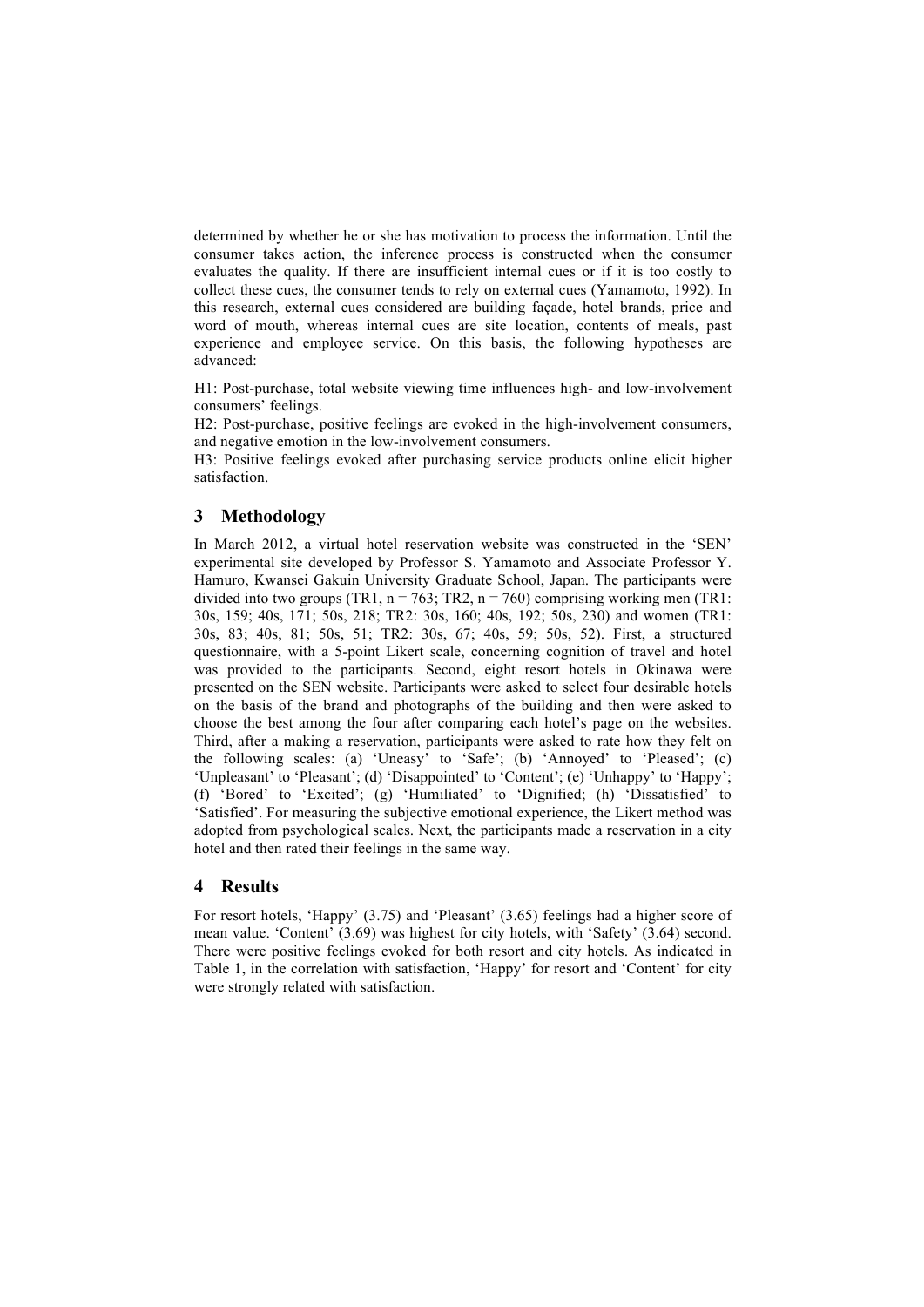| feelings        |                 | Uneasy<br>$-Safe$ | Annoyed<br>-Pleased | Unpleasant<br>-Pleasant                                        | Disappointed<br>$-Content$              | Unhappy<br>-Happy                         | Bored-<br>Excited       | Humiliated<br>-Dignified      |
|-----------------|-----------------|-------------------|---------------------|----------------------------------------------------------------|-----------------------------------------|-------------------------------------------|-------------------------|-------------------------------|
| TR1             | resort<br>hotel |                   |                     |                                                                | $.754***$ $.742***$ $.739***$ $.786***$ | $.791$ ** $.645$ **                       |                         | $.692**$                      |
|                 | city<br>hotel   |                   |                     | $.801$ <sup>**</sup> $.790$ <sup>**</sup> $.768$ <sup>**</sup> | $.849***$                               | $.792$ <sup>**</sup> $.676$ <sup>**</sup> |                         | $.745***$                     |
| TR <sub>2</sub> | resort<br>hotel |                   |                     |                                                                | $.744***$ $.790***$ $.769***$ $.817***$ |                                           |                         | $.808$ ** $.744$ ** $.711$ ** |
|                 | city<br>hotel   |                   |                     | $.750^{**}$ $.746^{**}$ $.745^{**}$                            | $.821***$                               |                                           | $.756^{**}$ $.695^{**}$ | $.709$ **                     |
| $\sim$ $\sim$   |                 |                   |                     |                                                                |                                         |                                           |                         |                               |

**Table 1.** Correlation between feelings and satisfaction

\*\*  $p < .001$ 

Second, the participants were classified into the three stages of high-, moderate- and low-involvement groups. ANOVA (analysis of variance) was conducted for the effects of involvement variables 'preference', 'usage of hotels' and 'brand' and 'Internet usage' on feelings variables. The results showed that the high-involvement group of each category was more positive than other groups for all variables (e.g., F=16.8097, df=2/737, p<.05 for Uneasy-Safe feelings of 'preference'). Thirdly, a multiple regression was conducted predicting internal cues with above four involvement groups. The results indicated that 'usage of hotels', the high-involvement rely on mainly internal cues ( $\beta$ =.252, p <.001, R2=.828). Next, feelings were analysed in relation to the total website viewing time. There were significant differences between the means of time and feelings such as 'Dissatisfied' to 'Satisfied' (F=2.624, df=4/735, p<.034), 'Humiliated' to 'Dignified' (F=3.348, df=4/735, p<.010) for city hotels and others for resort hotels. Results showed that consumers who spent a shorter time on the site showed positive feelings, but those who stayed longer searching for information showed negative feelings. Finally, a factorial analysis using the principal factor method and promax rotation (thus explaining the 44.6% variance) extracted four factors, which were labelled 'External cues', 'Hotel user', 'Travel seeker' and 'Internal cues'. The 'Hotel user' and the 'Travel seeker' were classified into high- and low-involvement groups. ANOVA was conducted whether there is a statistically significant difference between 'Hotel user' and external cues. The result showed significance level is  $0.001$  ( $p=0.00$ ), which is statistically significant ( $F=36.933$ , df=1/738). Thus, the high-involvement group used such external cues as hotel brand and building façade comparing to low-involvement, though they were expected to use internal cues.

### 5 **Conclusion**

At the evaluation stage, internal and external cues influence consumer decisionmaking and evaluation. High-involvement consumers using both external and internal cues searched for more information in a shorter period of time than the lowinvolvement participants. Thus, H1 was supported. However, future study could add greater clarity to these results. Furthermore, positive emotions evoked after